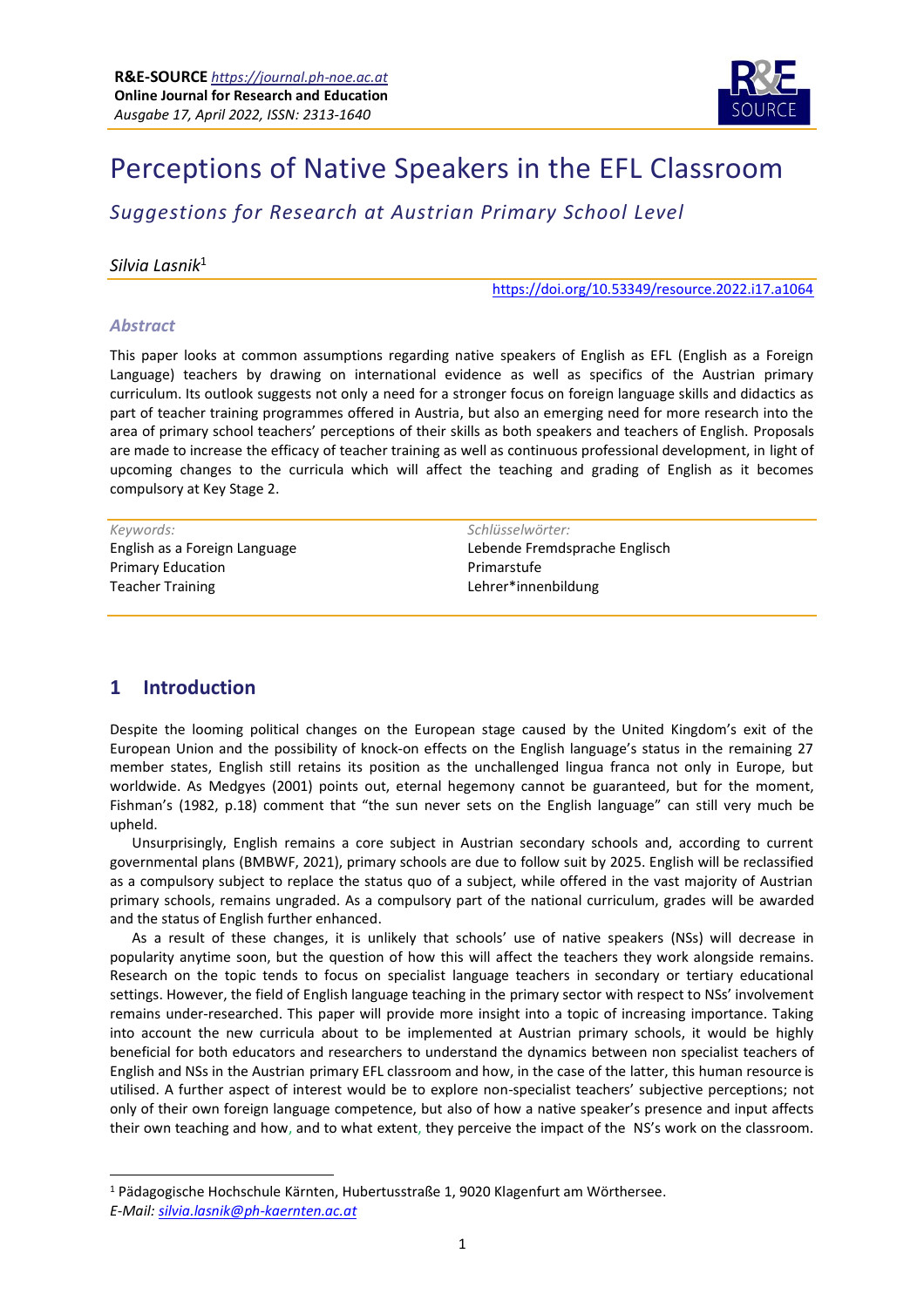

To add another dimension to perception, the pupils' impressions of their interactions with NSs could be gathered and cross-referenced with data obtained from their class teachers.

## **2 Linguistic Imperialism**

The ongoing dichotomy 'native versus non-native speaker' and its "[...]inherent ideological assumptions about the superiority of the former and the inferiority of the latter [...]" (Dewaele, 2018) as well as the challenges to this classification continue to influence EFL teachers.

Graddol (1997, p. 14) argues that "Western Europe is beginning to form a single multilingual area […] There may be many who are monolingual in a regional language, but those who speak one of the 'big' languages will have better access to material success". Is it despite or because of this development towards English as an International Language, that when it comes to EFL teaching the perception of native speakers as the rightful 'owners' of the English language still persists? Is language becoming a commodity resulting in economic gain (Heller, 2003; 2010)? The field of linguistic imperialism, researching the reasons for and ways in which specific languages dominate internationally, suggests that a language's dominance is intrinsically linked to a structure of imperialism in culture, politics, etc., but is also due to ideological aspects, i.e., beliefs, attitudes and imagery seeking to rationalise the status quo of linguistic hierarchy (Phillipson, 1992). It appears that, as far as EFL teaching is concerned, ideology continues to support the perseverance of the idealised "native Englishspeaking teacher" (NEST).

The skillset of teachers in primary school settings tends to be undervalued and the "Jack of all trades" stereotype is a hard one to shake off. For the vast majority of non-native English-speaking teachers (NNESTs), adding the unattainable ideal of the NEST to the mix puts immense pressure on the already very demanding professional circumstances primary school teachers find themselves in. It is critical to get a better understanding of how primary school teachers feel when faced with the presence of a NEST in their classroom, as well as to what extent class teachers' perceptions of NESTs match those of the pupils taught.

## **3 The Native Speaker Teacher**

The concept of native and non-native speakers as separate categories is long standing, but this has been critically questioned for a while, as more and more researchers have started to challenge the assumption of superiority of the NS over the non-native speaker (NNS) (Dawaele, 2018; Cook, 2012; Llurda, 2009). While the fixed dichotomy was initially not only accepted, but heavily exploited in research on second language acquisition, with studies by Long (1983) and Pica (1988) focusing on the interaction between speakers of both groups, other researchers, such as Paikeday (1985), Rampton (1990), or Davies (1991) started to critically question whether to continue with the same classification (Llurda, 2009). Mahboob (2004, p. 22) also states that "the blind acceptance of the native speaker norm in English language teaching" is starting to fade.

Research by Braine (1999) and Medgyes (1994) into the unique skills and contributions of NNESTs within the EFL classroom is a welcome development in recognising that very few NESTs can match this performance, thereby enhancing the NNESTs status. Calls for an end to the dichotomy remain, as the classification itself suggests that 'native' is something positive, while the prefix 'non' in 'non-native' holds negative connotations (Matsuda, 2003).

Medgyes (1994) draws attention to the "genetic inferiority complex affecting NNESTs" and later research also indicates that NNESTs themselves prefer NS models as well as NS teachers (Llurda and Huguet, 2003; Sifakis and Sougari, 2005; Jenkins, 2007). Llurda (2009, p. 10) argues that it is crucial "[…] for NNESTs to adopt the formulation of English as an International Language (EIL) or English as a Lingua Franca (ELF) in order to develop a positive self-image and feel rightfully entitled to teach a language that is not their mother tongue". Seidlhofer's (2011, p. 7) definition of ELF as "any use of English among speakers of different first languages for whom English is the communicative medium of choice, and often the only option [...]" demonstrates that, from this perspective, the privilege of the NS is removed; the NS is merely another user of ELF, not a superior one. It has also been argued that NNESTs are in fact the ones who enjoy privilege, since they have the ability to switch between target language and their L1 and consequently have a much better understanding of the demands of the learning situation (Kramsch, 1997). Moreover, several researchers stress the added value of NNESTs as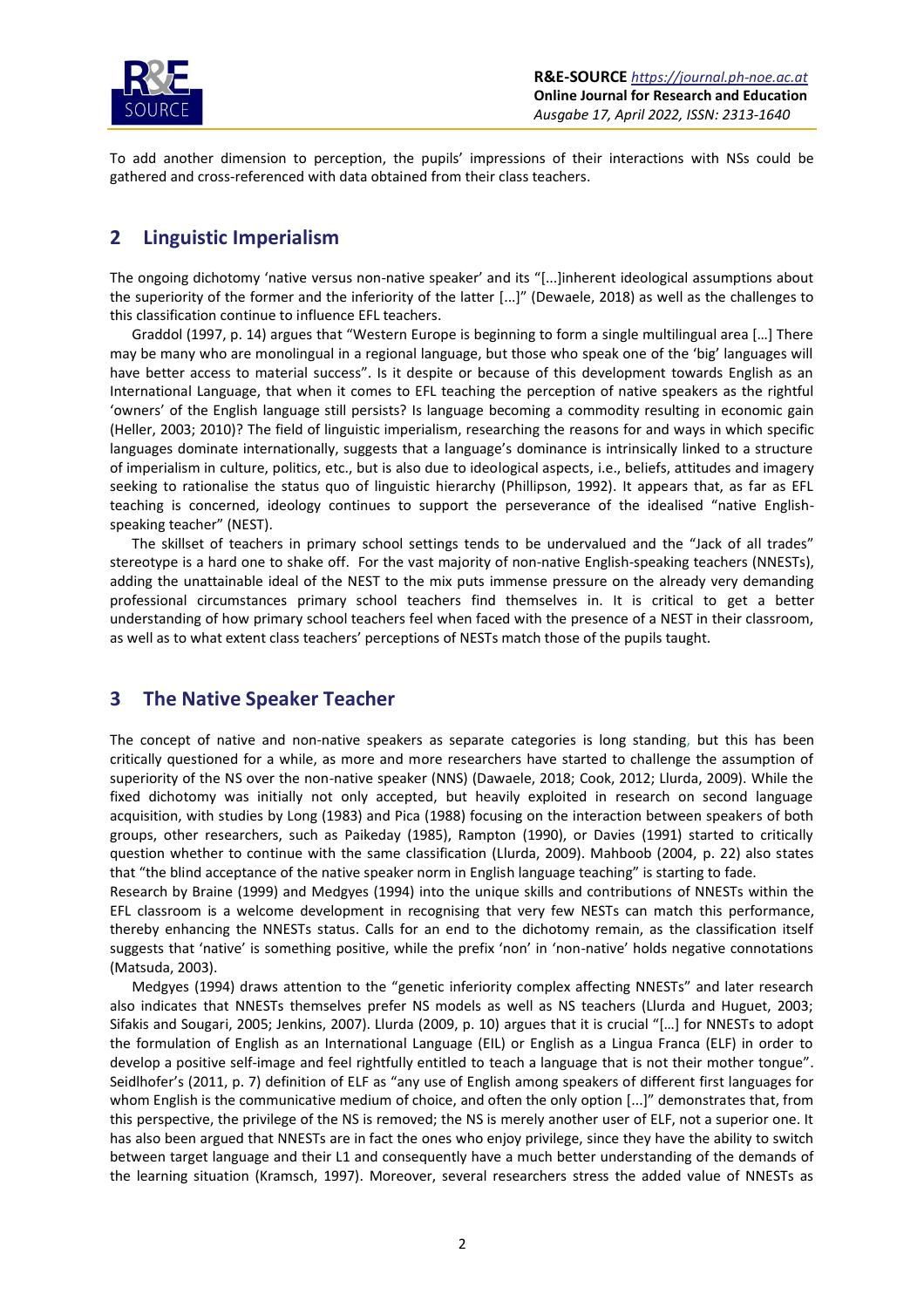

teachers who can empathise with the needs and experiences of their language learning students (Medgyes, 1994; Tang, 1997; Seidlhofer, 1999).

At this point it should be noted that the classification of NS or NEST can be problematic, as this suggests a homogenous group rather than considering that a distinction needs to be made according to previous training, pedagogical aptitude and, ideally, knowledge of the local language. Ellis's research (2002; 2006) highlights the question of proficiency in a language other than English whereby monolingual NSs are at a distinct disadvantage as teachers since their own language learning is not suitably developed in order to equip them with sufficient experience of the foreign language acquisition process.

However, it must be stated that the considerations mentioned above all fall within the academic field of applied linguistics, but that outside the world of academia, both NSs and NESTs continue to remain in the same prestigious position as far as non-linguists are concerned. The idea that the NS is the ideal teacher, even without formal training, while the NNEST, after years of receiving education in didactics, remains an imperfect user of the language and is therefore an inferior educator in the EFL classroom, still enjoys widespread acceptance (Llurda, 2009).

## **4 The Austrian Primary School EFL Classroom**

Even though the current curriculum allows Austrian primary schools to choose from various modern foreign languages, the privileged position of English is clearly reflected in the numbers, with an impressive 99.7% of pupils learning English (Eurostat, 2015). Curriculum guidelines are for pupils to start learning a foreign language as of their first year of primary school, with an emphasis on oral production (BMBWF, 2012)., which, in the classroom, is often aided using rhymes, songs, or mini dialogues. Recommendations for the inclusion of written language are to wait until the third and fourth year of primary school, with reading activities preceding writing tasks, which form the smallest part of the foreign language curriculum (BMBWF, 2012).

Generally, NNESTs tend to favour more secure forms of classwork, and consequently have a strong preference for standard course books, which provide security rather than opening situations that are potentially unpredictable linguistically (Reves and Medgyes, 1994; Brutt-Griffler & Samimy, 1999). Moreover, there is no special emphasis on foreign language learning as far as mainstream primary schools in Austria are concerned. The minimum teaching time per week averaging one hour and a dominance of traditional foreign language learning techniques, plus usage of a textbook by 90% of Austrian primary school teachers (Buchholz, 2007; Fuchs, 2006), echoing the findings above. This is despite Austria's framework curriculum, which does allow for a certain amount of flexibility. Therefore, a better understanding of teachers' perceptions of their own English language skills as well as how NSs are placed in the classroom would be beneficial. By exploring primary school teachers' attitudes and beliefs as well as perceived advantages and disadvantages of having access to a NS, insights into areas for improvement of the status quo can be gained.

When looking at the history of foreign language teaching at primary school level, Austria can proudly claim to have been one of the first European countries to introduce such measures. Interestingly, when a pilot programme for modern foreign language teaching for Key Stage 2 was introduced in 1983, it was specialist language teachers who delivered these lessons in primary schools (Buchholz, 2007). However, the current situation does not allow class teachers at primary school level the luxury of leaving the teaching of the foreign language to subject specialists, even though the new, soon to be released curriculum, puts a stronger focus on accountability with the change to compulsory, i.e., graded subject at Key Stage 2 (BMBWF, 2021). When considering the research of Böhler-Wüstner (2004) which showed that at Key Stage 2, more foreign language lessons are passed over in favour of other subjects rather than being taught according to the timetable, one possible assumption is that primary level educators feel overwhelmed. Moreover, since the 1980s, Austria is now almost bottom of the pile compared to the rest of Europe when it comes to contact time in early foreign language education (Buchholz, 2006). It remains to be seen whether the upcoming changes to the curriculum will result in an increase in contact time.

A closer look at the education of Austrian primary school teachers confirms that foreign language teaching, in most cases, English, plays a minimal role. Up until 2014, six-semester (180 ECTS points) primary school teacher training programmes were offered at Austrian University Colleges, with only between six and eight ECTS points devoted to foreign language teaching. The switch to eight-semester courses (240 ECTS points) in the autumn semester 2015, i. e., the new curriculum for teacher training, did not see an increase in content focusing on didactics of foreign language teaching (Gruber, 2017). Considering the small percentage of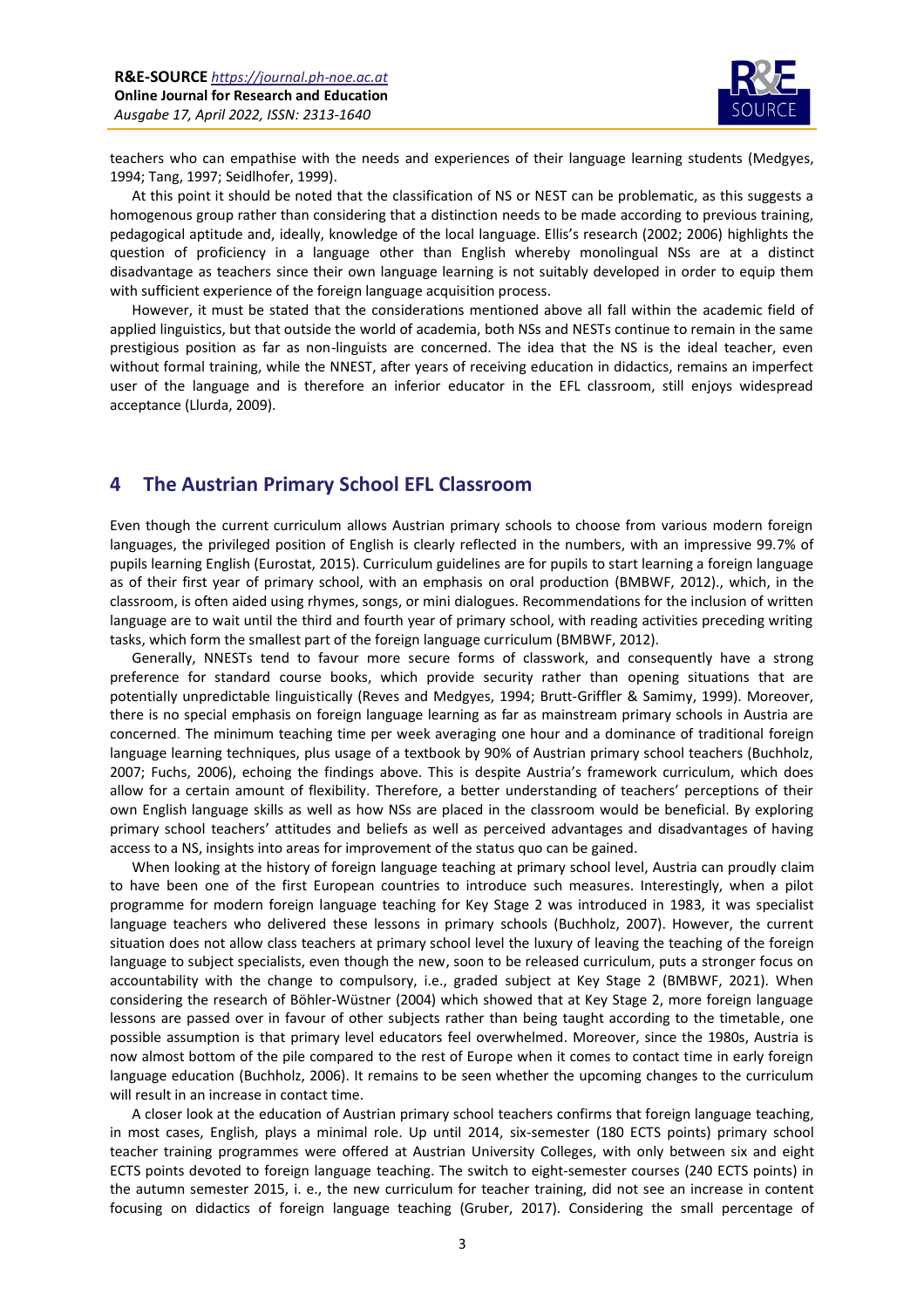

specialised foreign language didactics input throughout their training, it does not come as a surprise that many teachers find it challenging to fulfil the foreign language curriculum's demands. Unfortunately, it is due to these shortcomings, perceived or actual, that the role of the NS is often used as an insurance policy. While the presence of a NS can be beneficial, it is not a cure-all. In effect, NS support can also be counterproductive if the interplay between class teacher and NS is poorly orchestrated (Birkenbihl, 2001; Hibler, 2010;) or if the NS does not possess competence in the pupils' first language or didactics (Medgyes, 2001).

When it comes to pupils' attitudes towards NESTs and NNESTs, no relevant data specific to the Austrian primary classroom can be found, however, Cook's (2000, p. 331) study based on an international survey of secondary school age pupils found that "The NS teacher was preferred by 18% of Belgian 15-year-olds, 44% of English children, and 45% of Polish children. Looked at in reverse, 47% of Belgian, 32% of English, and 25% of Polish children preferred non-natives, the rest having no preference".

Furthermore, Cook (2000) states that nowhere in his data a clear preference for NESTs can be found and that reasons for pupils' preferences of certain teachers go beyond the NNEST or NEST category. It would be of interest to compare his findings to data gathered in the Austrian primary EFL classroom, as studies of this type tend to focus on secondary or post-secondary students, with primary school age children's attitudes towards NESTs and NNESTs remaining under-researched.

# **5 Summary and Outlook**

To remove existing bias and illustrate to primary school pupils and teachers alike that effective teaching of a foreign language is not dependent on the educators' first language, it is crucial to focus on teachers' needs and worries in their initial training as well as offers of continuous professional development. Focused research into the following areas would aid the development and implementation of needs-adequate training programmes:

- − How to support and develop primary school educators' foreign language competence and self-esteem
- − Specifics of use of NSs at primary school level across all nine Austrian federal states (country-wide status report)
- − Dynamics between non specialist teachers of English and NSs in the classroom
- − Primary school teachers' subjective perceptions of their foreign language competence, thus pinpointing where support is needed
- Primary school pupils' subjective perceptions of foreign language teaching received by their class teachers and NSs respectively, ideally cross-referenced with data gathered regarding the point above

Successful English lessons in primary school and, as a direct result, pupils' smooth transition to the foreign language demands at secondary school, will require competent educators, confident to deliver the subject. While a competence-based curriculum for pupils is a step in the right direction, the curricula for initial and inservice teacher training should follow the same path, thus equipping a new generation of primary level educators with the skills needed to impart ELF (English as a Lingua Franca) rather than EFL (English as a Foreign Language).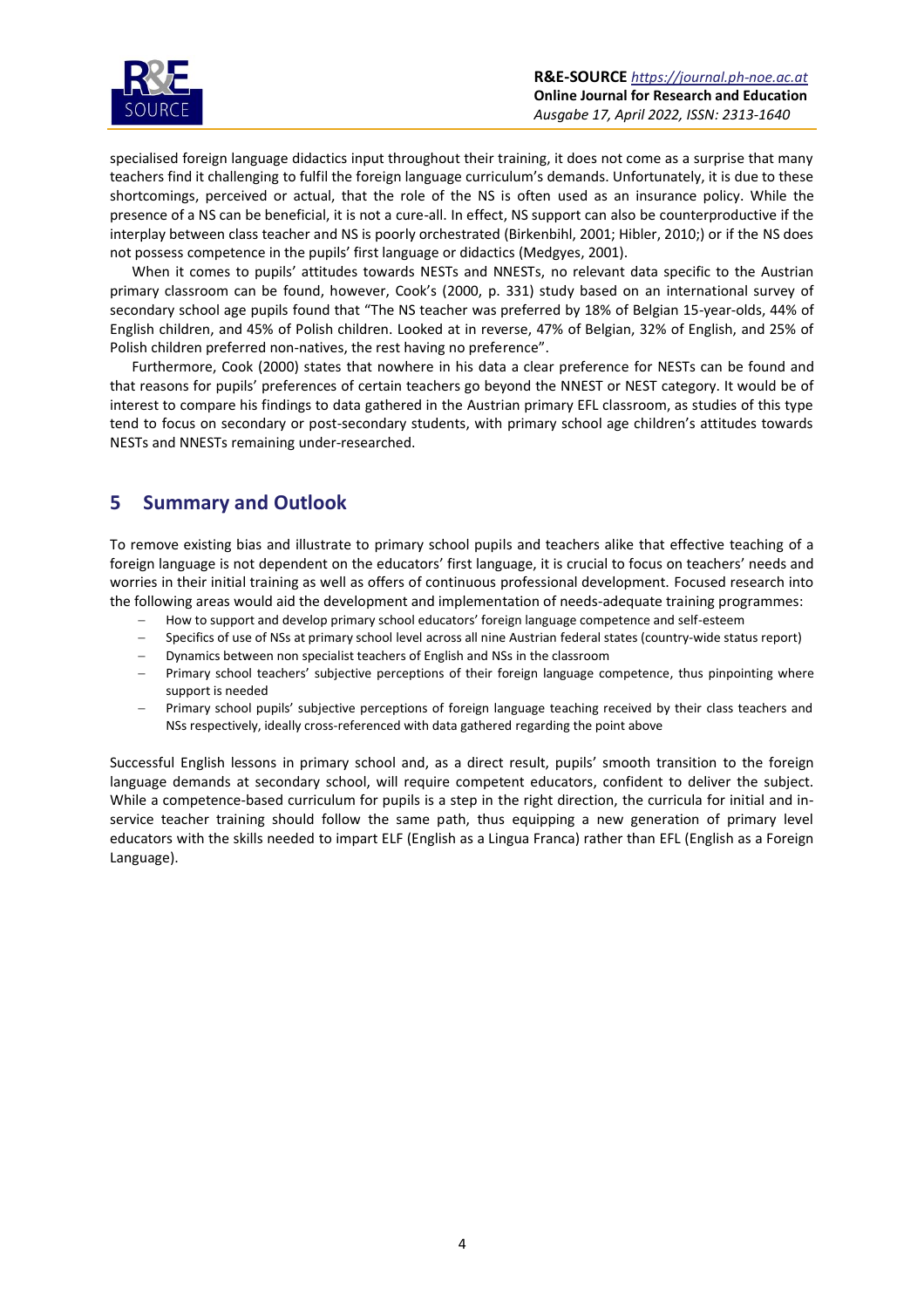

#### *References*

- Birkenbihl, V. (2001). Sprachenlernen leichtgemacht! Die Birkenbihl-Methode zum Fremdsprachen lernen*.* Landsberg am Lech: mvg.
- Böhler-Wüstner, C. (2004). Die Perspektiven für den Fremdsprachenunterricht an Volksschulen. *F & E Edition, 4*, 20-24.
- Bundesministerium für Bildung, Wissenschaft und Forschung (2021). Informationsveranstaltung für Pädagogische Hochschulen. (2021, Dec.01).
- Bundesministerium für Bildung, Wissenschaft und Forschung. (2012). Lehrplan der Volksschule. BGBl. Nr. 134/1963 in der Fassung BGBl. II Nr. 303/2012 vom 13. September 2012. Retrieved from [https://www.bmbwf.gv.at/Themen/schule/schulpraxis/lp/lp\\_vs.html](https://www.bmbwf.gv.at/Themen/schule/schulpraxis/lp/lp_vs.html) (2021, Dec. 01).
- Braine, G. (ed), (1999). Non-native educators in English language teaching. Mahwah, NJ: Lawrence Erlbaum Associates.
- Brutt-Griffler, J., Samimy, K. (1999). "[Revisiting the colonial in the postcolonial: Critical praxis for nonna](javascript:void(0))tive-[English‐speaking teachers in a TESOL program.](javascript:void(0))" *TESOL Quarterly* 33.2: 413-431.
- Buchholz, B. (2005). Fremdsprachen lernen: Begriffe verstehen, "Weltansichten" erfahren. Untersuchung zur "Verbindlichen Übung: Lebende Fremdsprache Englisch" and österreichischen Volksschulen unter dem Aspekt der pädagogischen Bedeutung des Erwerbs von Mehrsprachigkeit. (Doctoral dissertation). Wien: Universität Wien.
- Buchholz, B. (2006). Facts & Figures im Grundschulenglisch Eine Untersuchung des verbindlichen Fremdsprachenunterrichts ab der ersten Klasse an österreichischen Volksschulen. Münster, Berlin, Wien: LIT Verlag.
- Cook, V.J. (2000). "The author responds…". *TESOL Quarterly* 34: 185-209
- Davies, A. (1991). The Native Speaker in Applied Linguistics. Edinburgh: Edinburgh University Press.
- Dewaele, J. (2018). "Why the Dichotomy 'L1 Versus LX User' is Better than 'Native Versus Non-native Speaker'. *Applied Linguistics* 39.2: 236-240.
- Ellis, E. (2002). "Teaching from experience: A new perspective on the noon-native teacher in adult ESL." *Australian Review of Applied Linguistics* 25.1: 71-107.
- Ellis, E. (2006). "Language learning experience as a contributor to ESOL teacher cognition." *TESL-EJ* 10.1: 1-20.

Eurostat (2015). Foreign Language Learning at Primary Level. Retrieved from [https://ec.europa.eu/eurostat/web/products-eurostat-news/-/edn-20170925-1 \(2022,](https://ec.europa.eu/eurostat/web/products-eurostat-news/-/edn-20170925-1%20(2022) Mar. 19).

- Fishman, J. (1982). Bilingual education for Hispanic students in the United States*.* New York: [Teachers College](https://en.wikipedia.org/wiki/Teachers_College_Press)  **Press**
- Fuchs, E. (2006). Fremdsprachenunterricht an der Grundschule. Eine Bestandsaufnahme zum integrierten Englischunterricht in der Steiermark. (Doctoral Thesis). Graz: Karl-Franzens-Universität Graz.
- Graddol, D. (1997). The Future of English? London: The British Council.
- Gruber, M-T. (2017). PrimA-CLIL Multiple Stakeholders' Perceptions of CLIL and its Implementation at the Primary School Level in Austria. (Doctoral Thesis). Graz: Karl-Franzens-Universität Graz.
- Heller, M. (2003). "Globalization, the new economy, and the commodification of language and identity." Journal of Sociolinguistics. 7.4: 473-492.
- Heller, M. (2010). "The commodification of language." The Annual Review of Anthropology. 39: 101-114.
- Hibler, A. (2010). Effective Collaboration between Native and Nonnative Speakers in the Spanish CLIL Context: The case of the Language Assistants in primary education. (Master's Thesis). Madrid: Complutense University Madrid.
- Jenkins, J. (2007). English as a Lingua Franca: Attitude and Identity. Oxford: OUP.
- Kramsch, C. (1997). "The privilege of the nonnative speaker." *PMLA 112.3*: 359-369.
- Llurda, E. (2009). "The decline and fall of the native speaker teacher.", in V. Cook and Li Wei (eds): *Volume One Language Teaching and Learning.* London: Continuum.